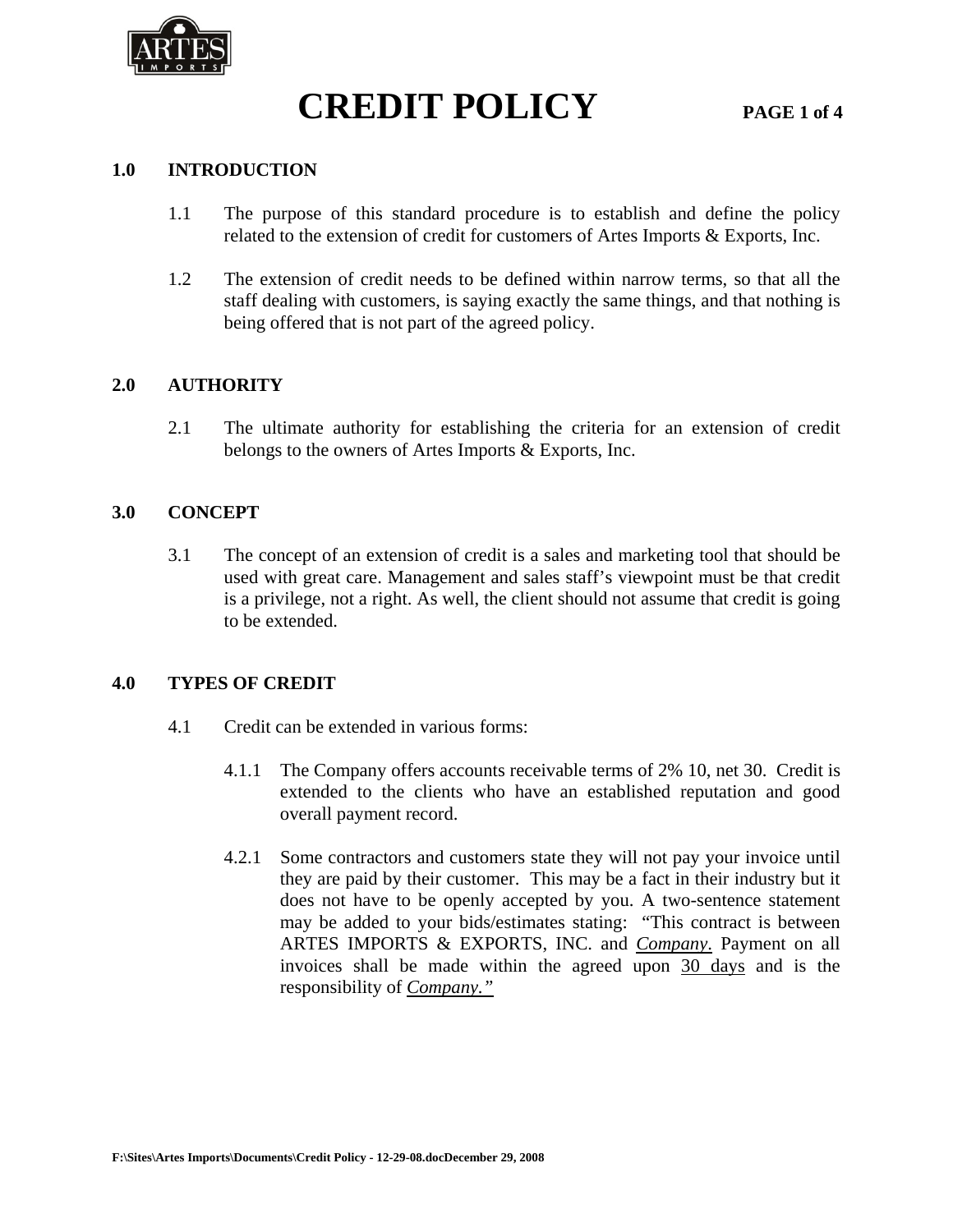

# **CREDIT POLICY PAGE 2 of 4**

### **5.0 GUIDELINES**

- 5.1 A strict credit policy can make the difference between survival and failure in this age of business. Issuing too much credit has been the downfall of many profitable businesses.
- 5.2 One way to help insure that receivables will be a recoverable asset is to establish a criterion which meets your standards to insure payment.
- 5.3 Never allow credit beyond the point that if an account(s) fails to pay, it will affect your ability to pay your bills.
- 5.4 The firm needs to know the clients who stay within terms, just as much as those who are abusing it.

### **6.0 METHOD OF ESTABLISHING CREDIT**

- 6.1 The first step in qualifying an account for credit is the completion of a credit application (sample attached) to include all pertinent client information, which is forwarded to the V.P. of Finance for a summary review. The argument can be made that revenue should not be confused or affected by credit verification and account collections because they are separate issues; however, when they are not intertwined, unprofitable ventures often ensue. Credit applications shall be completed by all new and existing customers who request credit in excess of an amount of \$5,000, or more.
- 6.2 After this summary review, the remainder of the information needs to be verified.
- 6.3 Conduct a preliminary credit check, by contacting the references given or using other available sources to establish the applicant's credit history.
- 6.4 Important sources of business and consumer credit information are:

Credit Bureau Reports **Banks** Other vendors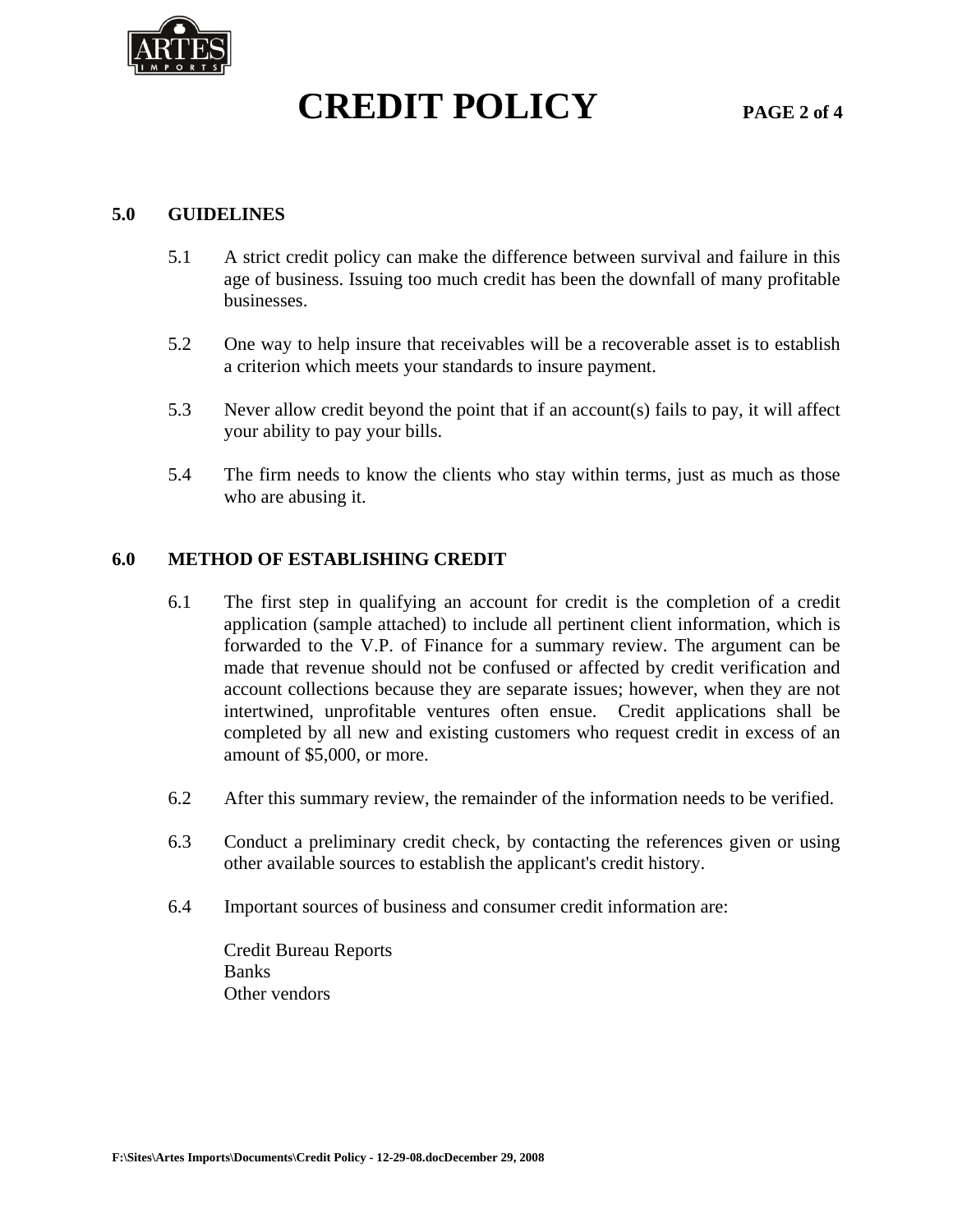

**CREDIT POLICY** PAGE 3 of 4

6.5 Be sure to include in your file the following:

Registered Name Federal ID Number and Tax Exempt Number (if applicable) Authorized Signing Authority

6.6 Upon verification of all information, set up a customer file.

### **7.0 EVALUATION**

- 7.1 The evaluation of the credit standing of a potential customer must be guided by the four "C's of credit: character, capital, capacity and conditions as follows.
	- 7.1.1 Character: The sum of the personal traits and reputation of the prospective client.
	- 7.1.2 Capital: The ability to pay is reflected largely in the working capital and cash flow position of the prospective customer.
	- 7.1.3 Capacity: This refers to the customer's ability to operate his business soundly and profitability. A well-managed business should be able to meet its obligation on time and in full.
	- 7.1.4 Conditions: What terms does the customer insist on adding to the working agreement? Can we live with them?
- 7.2 Credit applications should be based on the soundness of the client.
	- 7.2.1 Conditions: This refers to general business and economic conditions that may affect the prospective customer's ability to pay. It is also based on legal aspects of transactions that should be viewed with extreme caution. For example: "Is a client with little operating capital and little or no owned asset inventory (of questionable liquidated value) used as collateral, a worthy credit risk?"
	- 7.2.2 Does the client take complete and accurate credit information from their potential client? If not and their contract reads that our payment is contingent upon theirs', we are putting ourselves at undo risk and should rethink whether or not we want to bid the particular job, with this specific general.

#### **8.0 PRECAUTIONS**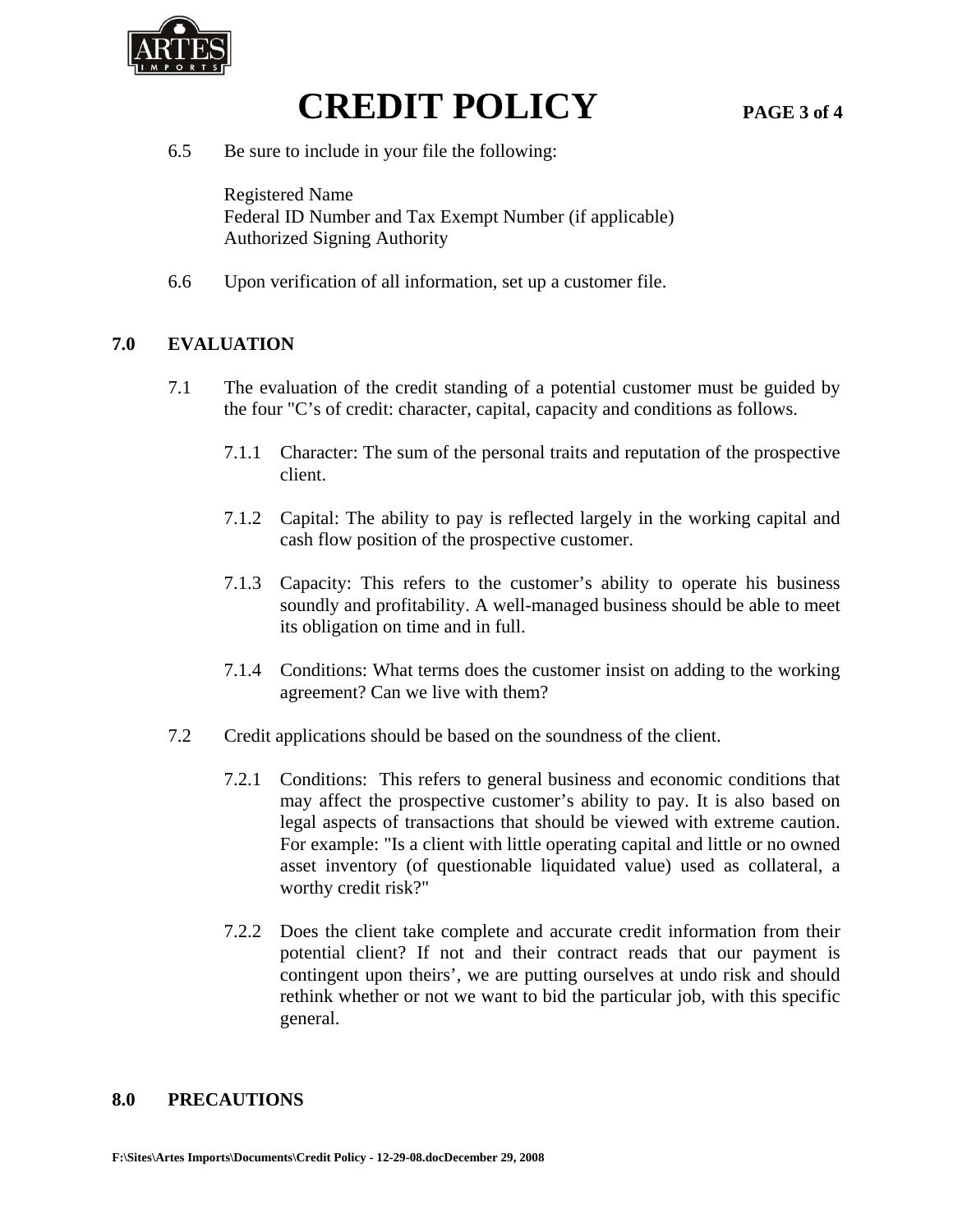

# **CREDIT POLICY PAGE 4 of 4**

- 8.1 An annual reevaluation of all credit extensions should be done to insure reliability of the information in the file.
- 8.2 Monitoring of all extensions of credit should be on-going to help insure clients are not exceeding pre-established limits or firm limits.

### **9.0 CONCLUSION**

- 9.1 Credit at best is a double-edged sword that can do harm to the business that extends it and harm to that business if it is not extended. It is a program that needs constant management and has marginal returns. In view of the firm's recent bad debt history, even limited results can be meaningful.
- 9.2 This procedure is meant to be used in conjunction with Standard Procedure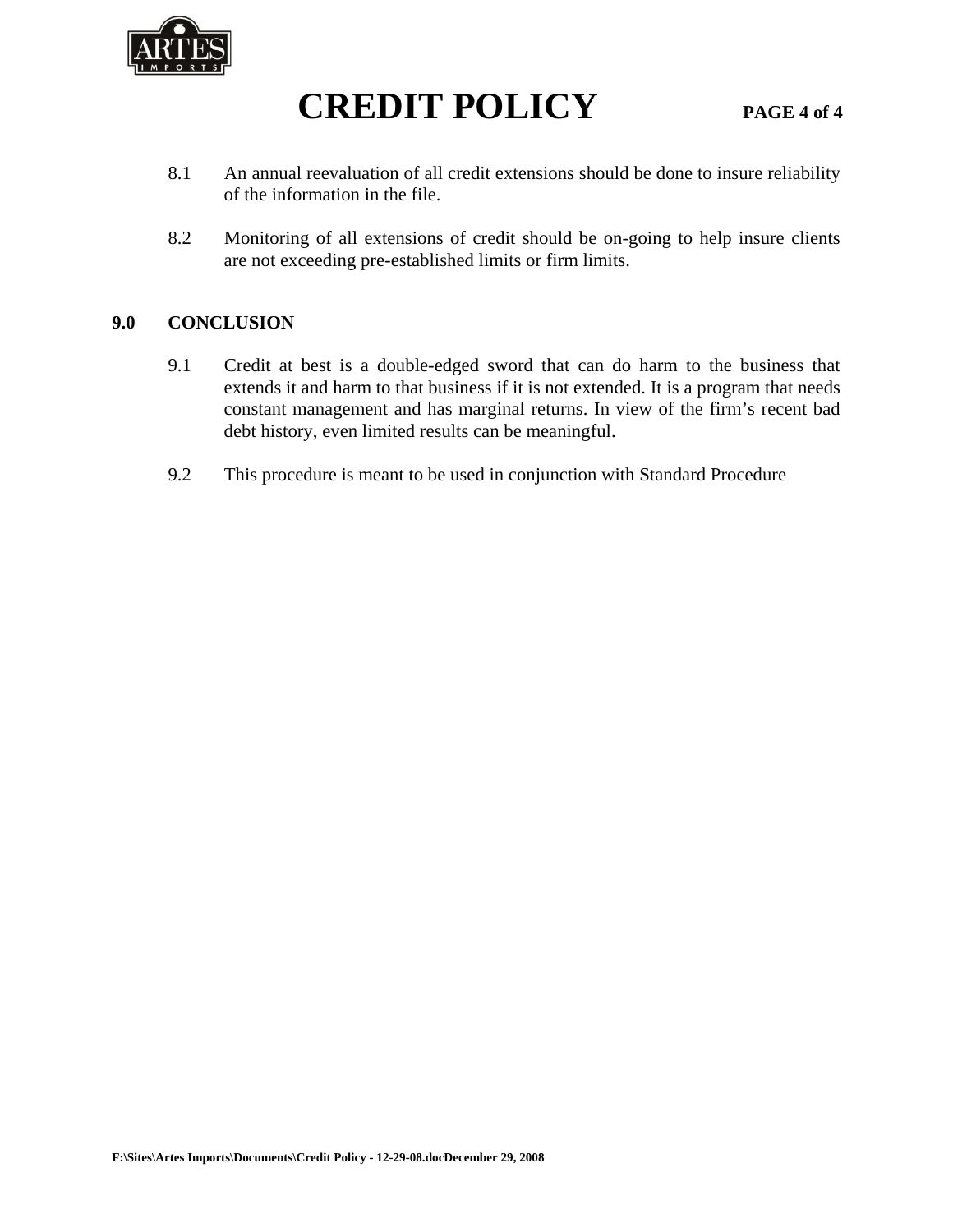

## Artes Imports & Exports, Inc. 216 S Alma School Road

Suite #4 Mesa, Arizona 85210 Phone: 480-733-6858 Fax: 480-704-4299 www.ArtesImports.com

#### APPLICATION FOR CREDIT & TERMS OF PAYMENT

| Form of Ownership: |               | Individual Partnership Corporation                                                                                                                                                                                                   |                                             |            |               |
|--------------------|---------------|--------------------------------------------------------------------------------------------------------------------------------------------------------------------------------------------------------------------------------------|---------------------------------------------|------------|---------------|
|                    |               |                                                                                                                                                                                                                                      |                                             |            |               |
|                    |               | Sales Tax Permit Number: ______________________ (attach a copy) State: _________                                                                                                                                                     |                                             |            |               |
|                    |               |                                                                                                                                                                                                                                      |                                             |            |               |
|                    |               | $(B)$ (B)                                                                                                                                                                                                                            |                                             |            |               |
|                    |               |                                                                                                                                                                                                                                      |                                             |            |               |
|                    |               | <b>Example 20 All Services Controls Control Control Control Control Control Control Control Control Control Control Control Control Control Control Control Control Control Control Control Control Control Control Control Cont</b> |                                             |            |               |
|                    |               | Estimated Monthly/Annual Billing \$                                                                                                                                                                                                  |                                             |            |               |
|                    |               | Attach Financial Statement for most recent year and quarter.                                                                                                                                                                         |                                             |            |               |
| <b>VENDOR</b>      |               | <b>ADDRESS</b>                                                                                                                                                                                                                       | <b>COMMERCIAL CHARGE ACCOUNT REFERENCES</b> |            | <b>PHONE#</b> |
| <b>BANK</b>        | <b>BRANCH</b> | <b>COMMERCIAL BANK ACCOUNTS</b><br><b>CONTACT</b>                                                                                                                                                                                    | <b>PHONE</b>                                | $ACCT. \#$ |               |
| Form P-1           |               |                                                                                                                                                                                                                                      |                                             |            |               |